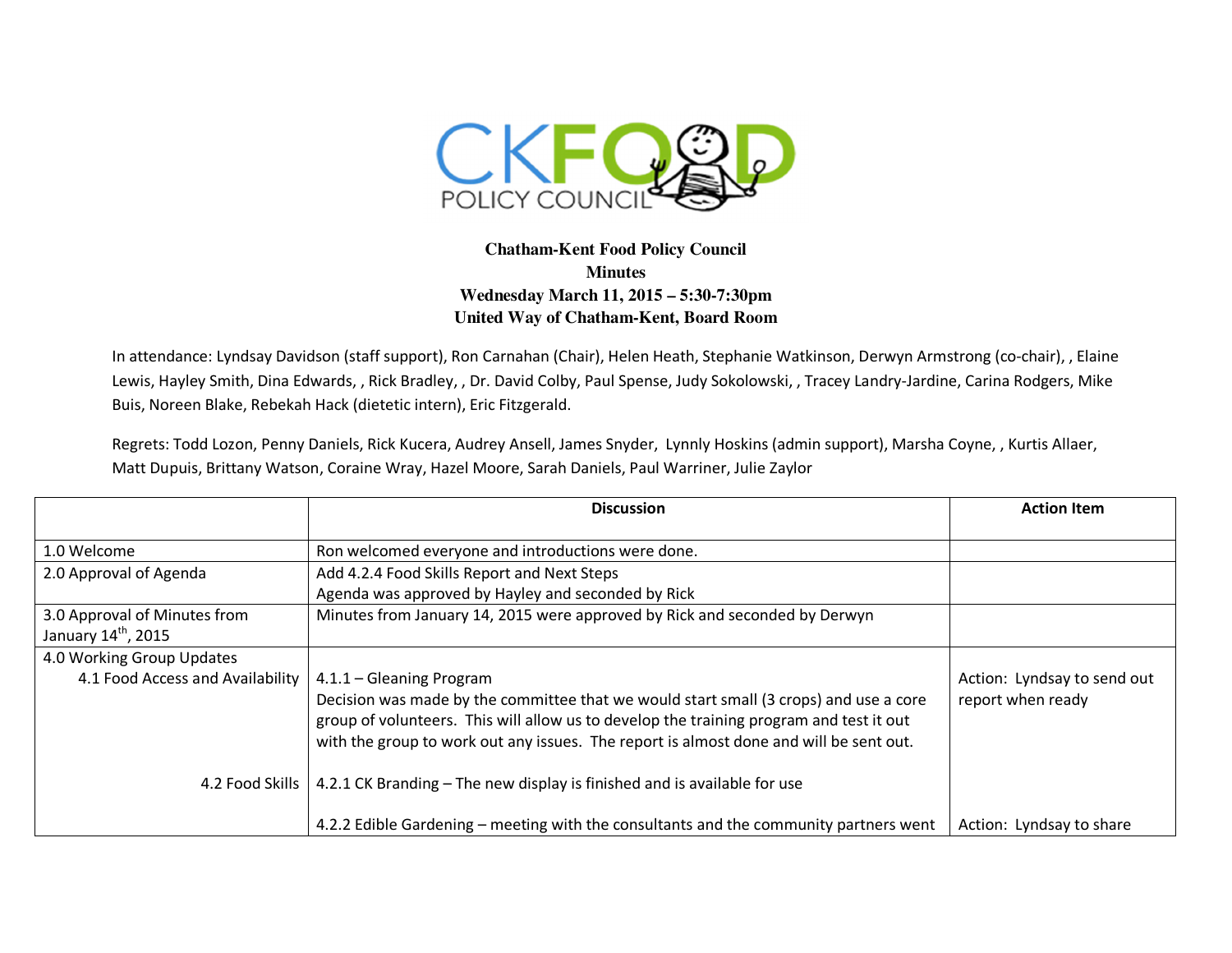|                           | really well and the report is expected shortly.                                                                                                                                                                                                                                                                                                                                                                                                                                                                                                                                                                                                                                                                                                                                                                                                                                                                                      | report when available.                                                                                                                                                                                       |
|---------------------------|--------------------------------------------------------------------------------------------------------------------------------------------------------------------------------------------------------------------------------------------------------------------------------------------------------------------------------------------------------------------------------------------------------------------------------------------------------------------------------------------------------------------------------------------------------------------------------------------------------------------------------------------------------------------------------------------------------------------------------------------------------------------------------------------------------------------------------------------------------------------------------------------------------------------------------------|--------------------------------------------------------------------------------------------------------------------------------------------------------------------------------------------------------------|
|                           | 4.2.3 Composting - Steve Parr is interested in doing the workshops again. Two dates will<br>be scheduled in May for Chatham and Wallaceburg. Events will be held at the libraries<br>again as this was very successful last year.<br>4.2.4 - Food Skills report and Next steps<br>The report that was being completed by the dietitians at the health unit was shared with<br>the Food Skills working group. One of the recommendations included looking at ways to<br>support groups and organizations providing food skills to the community. The food skills<br>workgroup is planning to create a networking day to bring groups together to begin to<br>work on this.                                                                                                                                                                                                                                                            | Action: Lyndsay to share the<br>presentation and also the<br>report when final.                                                                                                                              |
| 4.3 Community Food Centre | Date for the workshop is March 31 <sup>st</sup> and will be held at the Cultural Centre in studio One.<br>If you are interested in attending, please let Lyndsay know.<br>Question for Ron as to if we should be presenting to municipal council? Dr Colby<br>indicated that it would depend on what our ask is for council. Support in<br>principal is easy but if we are looking for funding this would be more difficult.<br>What do we want? Some discussion that going to council would allow us to get<br>awareness out to the community.<br>Elaine - suggestion to do it in stages<br>Additional comments that we could consider building the centre in Chatham with<br>CFCC, and then in the future go ahead and develop hub sites with partners<br>Lyndsay explained the limits of the CFFC organization<br>Ron – if we build it with a focus on one community, you may lose all the support<br>from the other communities. |                                                                                                                                                                                                              |
| 4.4 Sustainable Seafood   | Rick indicated that he would look at what other organizations had done so we<br>could use these examples for support - he did and found that all the<br>organizations were in such a variety in the programs and complexity - it will be<br>challenging to come up with a tool/resource for sales.<br>Dr Colby indicated that many stores have programs already. Need to convince<br>the stores to stock them entirely.<br>Rick felt that we need to convince consumers to buy before stores will change                                                                                                                                                                                                                                                                                                                                                                                                                             | Action: decision to send<br>letters before resources are<br>developed. May take 6-8<br>week to hear anything from<br>stores after the letters are<br>sent. Will reconvene group<br>to develop the resources. |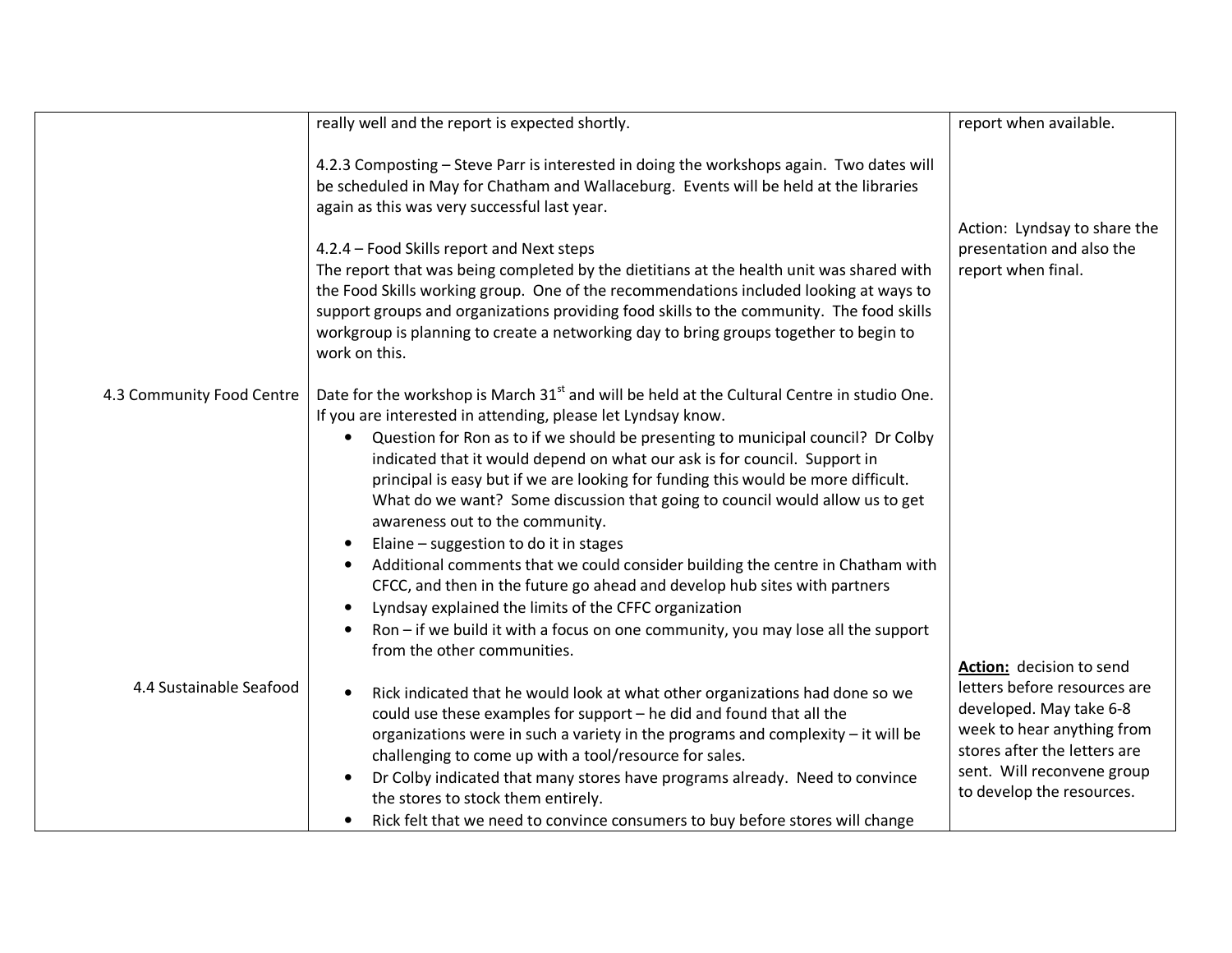|                                                               | Dr Colby gave the example of McDonalds using sustainable seafood with their<br>$\bullet$<br>Filet O'Fish                                                                                                                                                                                                                                                                                                                     |                                                   |
|---------------------------------------------------------------|------------------------------------------------------------------------------------------------------------------------------------------------------------------------------------------------------------------------------------------------------------------------------------------------------------------------------------------------------------------------------------------------------------------------------|---------------------------------------------------|
| 5.0 Old Business                                              |                                                                                                                                                                                                                                                                                                                                                                                                                              |                                                   |
| 5.1 Update on Training                                        | Ron attended the CKLIP community Connections workshop - supporting integration into<br>community, shared some information about the event, good dialogue and discussions<br>during the day. How to make new immigrants comfortable and welcome.                                                                                                                                                                              |                                                   |
| 5.2 Procurement Research &<br>Programming                     | No update                                                                                                                                                                                                                                                                                                                                                                                                                    |                                                   |
| 5.3 CKAD - Kitchen Incubator Survey                           | Lyndsay indicated that she had a discussion about the project and the concerns of the<br>CKFPC with the CKAD and they were also in agreement that this should be done as part of<br>a larger project and that it would not be possible as a stand-alone organization. We have<br>moved forward with the consultant to come and do site visits of three possible locations.<br>We should have a report in the next few weeks. | Action: Lyndsay to share<br>report when complete. |
| 5.4 Healthy Kids Community<br>Challenge                       | No update yet - we are still waiting on funding.                                                                                                                                                                                                                                                                                                                                                                             |                                                   |
| 5.5 Healthy Communities Funding<br>Update                     | Typically we receive our request to submit plans and funding requests - so far we haven't<br>had anything from the Ministry.                                                                                                                                                                                                                                                                                                 |                                                   |
| 5.6 Let's Talk Food - Community<br>Food System Assessment     | Report is done and will have the final soon to share. Just going through graphic design.                                                                                                                                                                                                                                                                                                                                     | Action: Lyndsay to share<br>report when ready.    |
| 5.7 Update on Membership                                      | Noreen Blake is joining us as the second member from the Board of Health - welcome.<br>We still need to fill the municipal council member and this will be done shortly.                                                                                                                                                                                                                                                     |                                                   |
| 5.8 Gleaning and Edible Landscape<br><b>Literature Review</b> | Last draft of the document is being reviewed. We will have the report shortly.                                                                                                                                                                                                                                                                                                                                               | Action: Lyndsay to share<br>report                |
| 6.0 New Business                                              |                                                                                                                                                                                                                                                                                                                                                                                                                              |                                                   |
| 6.1 Feedback Discussion and next                              | Lyndsay shared the notes from the feedback received at the last meeting. Thank-you all                                                                                                                                                                                                                                                                                                                                       | Action: Lyndsay to attach                         |
| steps                                                         | for sharing this. There was a lot of good discussion about the notes as well as some                                                                                                                                                                                                                                                                                                                                         | notes from feedback.                              |
|                                                               | tangible actions:                                                                                                                                                                                                                                                                                                                                                                                                            |                                                   |